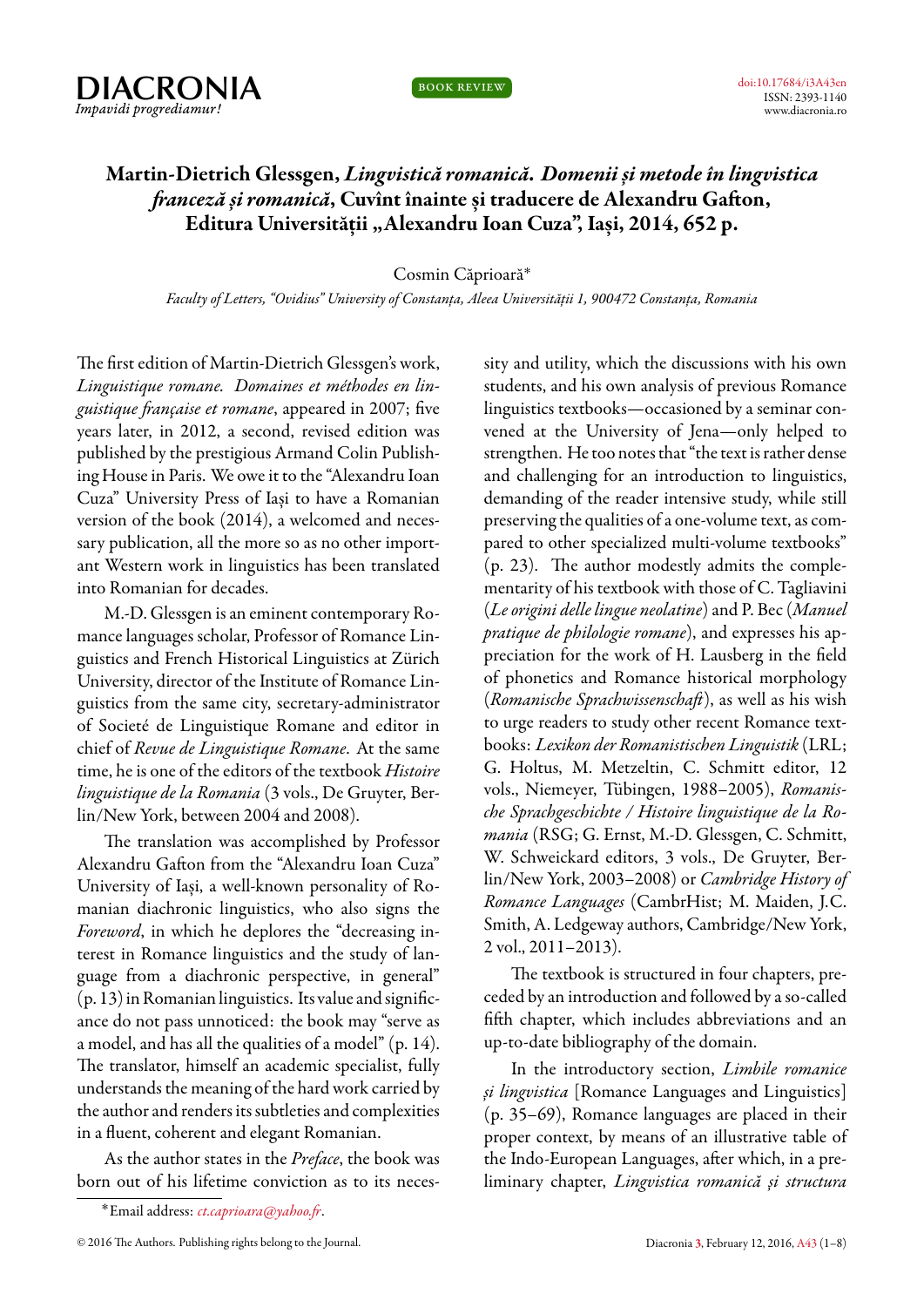*manualului* [Romance Linguistics and the Structure of the Textbook], the scientific and methodological foundations of the textbook are laid, and the great truths of the discipline are reiterated. Starting from the well-known fact that Romance languages "emerged from the same basis, namely from variants of the Latin spoken in the Late Antiquity (*spoken Late Latin*), as a result of differentiation and divergence" (p. 35), he underlines the importance of studying them. The place the Romance languages family occupy within the family of Indo-European languages, is central, not so much because of its dimensions, but because researchers could substantially benefit from the unrivalled knowledge of Latin, their*common mother language*, their evolution well-documented by *written sources* throughout the second millennium; nowadays, when less than 10% of the world's languages are satisfactorily described and very few of them are historically documented, they constitute an unique *observable laboratory*, an aspect which is by no means negligible. The great strength of Romance linguistics consists in the large amount of *historical*, *comparative* and *variational* thought it has generated, which could make "an invaluable contribution to the way we understand the functioning of linguistics, in general" (p. 36). Moreover, many of the observations on Romance languages are scientifically valid for other languages too. In this line of thought, one of the stated objectives of the textbook is to raise the "Romance consciousness" of students of French, Italian, Spanish or Romanian, who thus could acquaint themselves with neo-Latin idioms, and gain a better understanding of them.

The following four sections successively describe the main domains of contemporary Romance languages (phonetics / phonology, morphology, syntax and lexis) from a variational and pragmatic viewpoint, from the perspective of linguistic change, with direct reference to *Romania*'s history, to the sociolinguistic context, to some practical and theoretical aspects of Romance languages research, to its philological foundations, and to the history of Romance linguistics. To give the student a comprehensive view of the field, its fundamental concepts, such as *speech*, *language*, *linguistics*, the *functions* of language, according to K. Bühler and R. Jakobson, are presented, as well other problems that linguists are usually faced with. Linguistics is seen in its relations

with language and society, and its main branches systematic and variational linguistics—find their applicability in the study of particular languages or in comparing different languages, either synchronically or diachronically. Professor Glessgen insists that the comparison of languages, from a typological perspective included, as well as their diachronic study are essential for the understanding of linguistic phenomena. He does not ignore the more recent developments in the study of creole languages, the language of dumb people, or in such border sciences as psycholinguistics and neurolinguistics.

Extremely useful for a textbook, in the tradition of Tagliavini, yet up to date and modern, is the insertion of a subchapter on *Lucrările de referință în lingvistica romanică* [Reference Works in Romance Linguistics]: the great textbooks and introductory studies, Romance encyclopædias (no reference however is made to *Enciclopedia limbilor romanice* [The Encyclopædia of Romance Languages], București, 1989, published under the supervision of M. Sala). The great working bibliographies of Romance studies, such as *Romanische Bibliographie*, *Bibliographie romane*, *Romance Bibliography* (RB), published annually since 1878, as well as an online version of it, are all effectively signalled.

›

The first of the four sections, entitled *Limbile și varietățile romanice actuale*[Today's Romance Languages and Their Varieties] (p. 71–185), provides readers with relevant and accurate information, in a highly legible manner (*Prezentarea limbilor romanice* [An Introduction to Romance Languages]). So do all the other introductory units, in which M.-D. Glessgen does his best to facilitate our thorough understanding of the topics explored. The terminology used *language*, *dialect*, *idiom*, *variety*—is carefully defined and explained, within the Romance context. Worth retaining is the typology of Romance languages, developed by the author, depending on the presence or absence of internal criteria (such as *distance* – differentiation between one variety and another) and external ones (linguistic*elaboration*), in line with the terminology used by H. Kloss (*Abstandssprache* – '*language through distantiation*', and *Ausbausprache* – '*language through elaboration*', respectively). Thus, in *Romania*, one may distinguish: languages through distantiation and elaboration (French, Italian, Romanian), distanced languages, with no systematic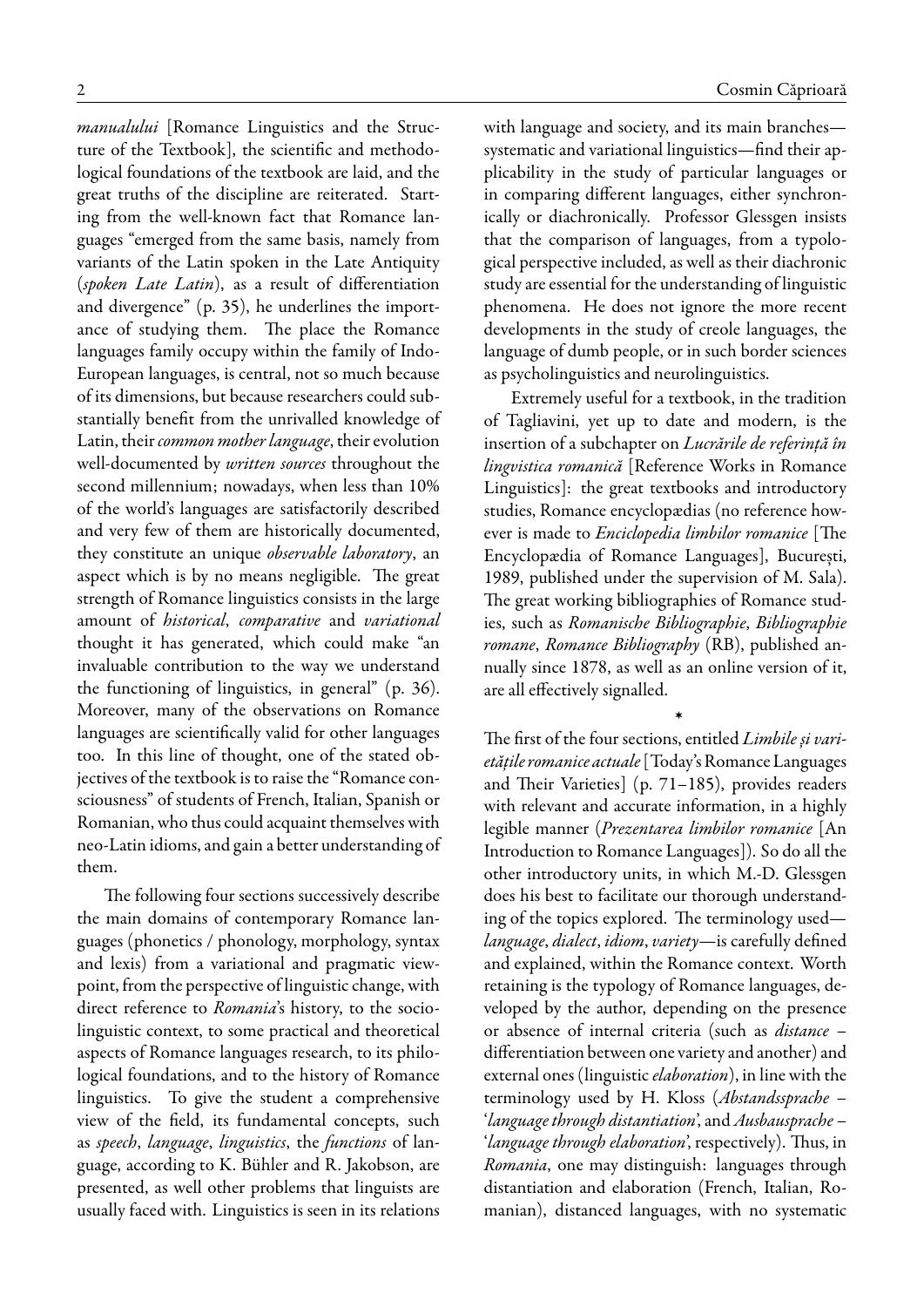elaboration (Franco-Provençal), dialectal varieties, lacking a high degree of elaboration and distantiation (such as the Venetian dialect) and languages or varieties resulting from 'pure' elaboration, with weak internal autonomy (such as Corsican and Spanish in America).

The starting point for the presentation of Romance languages in Europe and in the world is a cartographic representation provided by W. von Wartburg, in 1950, however modernized and corrected by M.-D. Glessgen (p. 78). The author then describes *Romania continua*, which the Romanian language used to belong to, *Romania submersa*, also known as *Romania perduta*, and the extra-European *Romania nova*. He insists that "Romance dialects are the true continuators of Latin, not the standard languages that emerged much later, through linguistic elaboration" (p. 77). Basically, all today's Romance idioms are tributary to contemporary nations and to the 'communicational spaces' formed by these. The role of the dominant 'proof-languages' (= national, standardized languages) is now assumed by national languages: Portuguese, Spanish, French, Italian, Romansch / Rhaeto-Romance and Romanian. Since the book was originally intended for a Francophone audience, the writer then gives an apt description of the geo-linguistic divisions of *Galo-Romania* and *Italo-Romania*, respectively, with a brief incursion into synchronic and diachronic dialectology. Using such criteria as the number of speakers, the contact languages, the elaboration of a written version of the language, and the importance of dialects, he proceeds to the external characteristic of French, Occitan, Gascon (which could eventually be taken for a dialect of *langue d'oc*), Franco-Provençal, Italian, Sardinian, Romansch, Ladin and Friulian, Spanish, Catalan, Valencian, the Balearic Islands idioms, Galician, Portuguese and Romanian, that is, the 14 Romance idioms he takes into consideration. Two great themes conclude the first chapter of this section. The former, details the linguistic typology proposed above, for each Romance idiom, which the scholar illustrates and comments upon, with reference to a fragment from *Pater Noster*, while taking a reflexive-critical stance against well-known classifications of Romance languages. Faced with the complexity of the problem, the author accepts, for practical reasons mainly, that it may be "acceptable to appeal to such already established labels as *Ibero-Romanic*, *Galo-Romanic*, *Italo-Romanic*" (p. 122) and "*Daco-Romanic*" (for "*South-eastern Romania*"), today represented only by the Romanian language. The latter theme examines the implications of linguistic contact in *Romania*; this could lead, says the author, either to diglossia, or polyglossia, from which bilingualism or plurilingualism may emerge. The idea that Anglo-Norman and even Romanian may have resulted from the blending of Romance and non-Romance idioms is interesting, but we cannot entirely sympathize with it. The Romance character of the Romanian language would therefore be "the partial effect or re-Latinizations and Francizations, operated during its 'elaboration', in the 19<sup>th</sup> century, which would account for the presence of a small number of Slavonic elements in it" (p. 126). The fact that a language belongs to some linguistic group largely depends on its morphology, and the morphology of Romanian is almost entirely of Latin origin.

The next chapter, *Studiul limbilor romanice sub aspect variațional* [The Variational Study of Romance Languages], connects the field of Romance languages with that of variational linguistics, whose foundations were laid by L. Flydal, and re-elaborated by E. Coșeriu in 1966. As usual, a dense, methodical and theoretical preamble opens the chapter, and clearly delineates linguistic variation and its limits due to the principles of *comprehensibility*, *grammaticality* and *accessibility* that govern human communication. A first variational type is the diatopic one, that is, the variation in space of spoken Latin, which favoured the appearance of some primary dialects—the origin of Romance idioms—that afterwards developed, in turn, their own territorial varieties—in other words, secondary dialects. Professor Glessgen uses the occasion to introduce us to the methods of linguistic geography, to the tools of the dialectologist, and to the results of dialectal research, such as linguistic atlases, which the study of Romance languages fully benefited from. Regrettably, no reference is made to Romanian linguistic atlases (ALR and ALRR / NALR), highly professional works, much appreciated by specialists.

The complexity of linguistic variations involves, in addition to diatopic variations, differences amongst social categories of speakers (diastratic variations) and amongst 'textual genres' (diaphazic variations); they are interdependent within the variational chain that manifests itself throughout the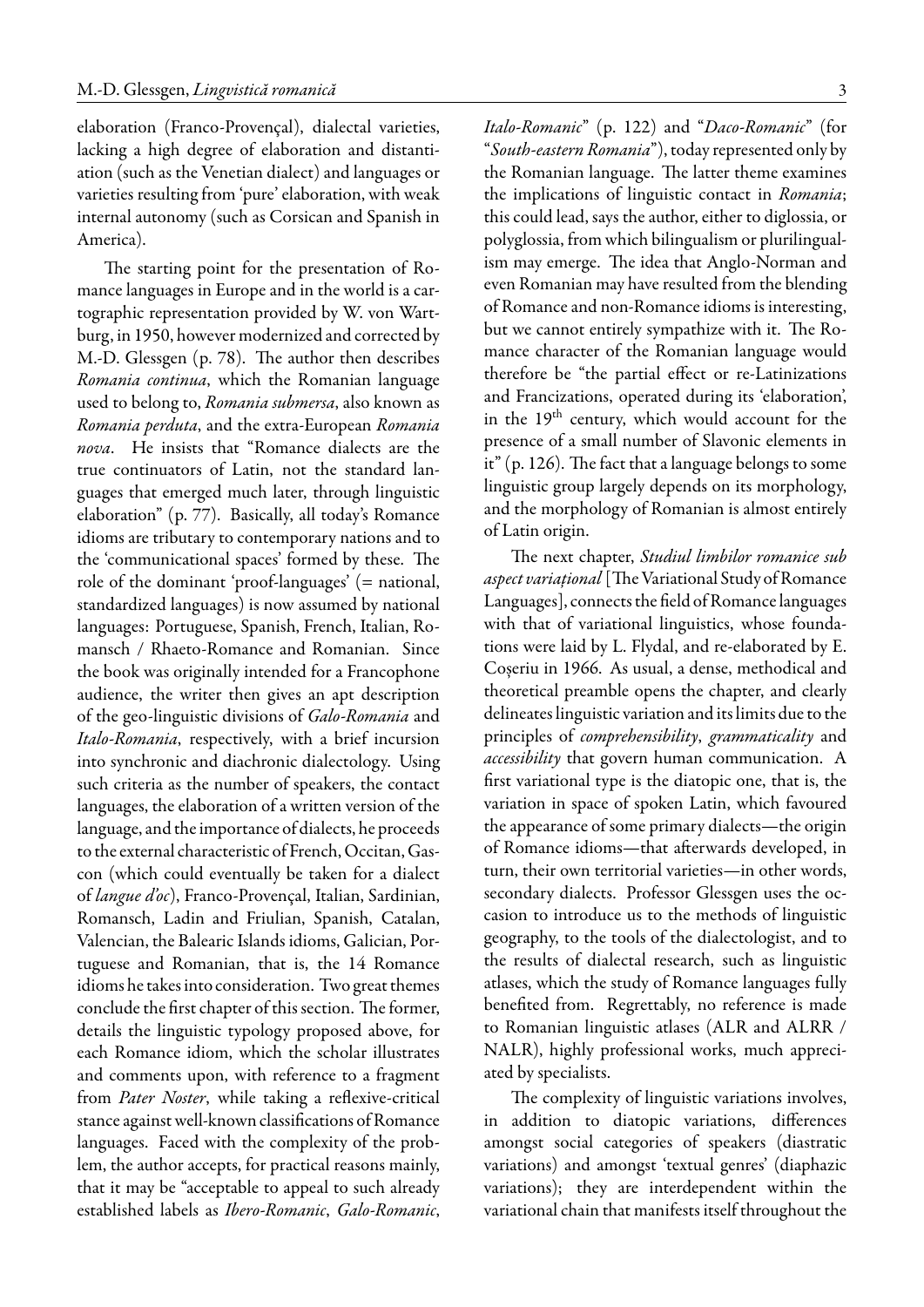various compartments of the dia-system of Romance languages, which increases the difficulty, but at the same time facilitates, comparative linguistic research. Diatopic variations are the predilect object of study of dialectology, while sociolinguistics deals with diastratic variations, in close connection with the diaphazic ones, for which we must underlie the importance of *linguistic prestige* in their organization. Prestige can be related to linguistic *closeness* and *distance*, both in their oral aspect and in the written one, since distance is considerably strengthened through writing.

The last chapter of the first section is devoted to textual linguistics and pragmatics, with direct reference to the Romance domain. This is essentially a qualified introduction to the theory of textual genres and to pragmatics, together with an accurate description of the way in which they interrelate.

›

The second section of the work, much larger than the first, focuses on *Structurile și istoria internă a limbilor romanice* [The Structures and the Internal History of Romance Languages] (p. 187–429). Firstly, the author divides the Romance linguistic material into four main domains of language that are fundamental for the descriptive framework of each language, and for a better understanding of its internal history: phonetics and phonology, flexional morphology and word formation, syntax, and lexis—proper names included (onomastic and toponomastic)—, devoting a chapter to each of them. Interesting epistemological observations are made about these domains, as well as about the relationships between them. Detailed specifications are laid down for the concept of "grammar", especially from a generative and constructivist viewpoint. The discussion, included in an interdisciplinary sub-chapter, about the contributions of neuropsychology to linguistic theory, proves to be more than necessary for Romance studies. The coming-together of phonetics and phonology, the separation of syntax from morphology and the joint treatment of lexical forms and concepts are based on the structures of language. Readers are familiarized with such terms as *Broca's area*, *Wernicke's area*, *centres* governing phonetic, phonological, morphological and syntactic, lexical and conceptual 'modules', *declarative memory*, *procedural memory*, etc. Then, the relations of interdependence between the different domains or modules of language are shown, as

well the phenomenon of 'grammaticalization', which connects morphology and syntax, and by means of which a *lexeme* turns into a *grammeme* (as it happened with *ille* of Late Latin, which became a marker of definiteness). Linguistic phenomena cannot be discussed in the absence of a periodization of Romance languages, and, in order to do this, the author brings into play 'external' history, to which he devotes special space. The 'external' periodization is marked by three great 'turning-points': the fall of the Roman Empire in 476, the progress of the Western Europe in the  $11<sup>th</sup>$  century, and the Renaissance, extra-European geographical discoveries included. Internal periodization is more difficult to achieve, but one may willingly accept the idea that an essential internal mutation took place around the year 700 (between 650 and 750), which marked the transition from Latin to Romance languages; the second one took place much later, in the  $16<sup>th</sup>$ century, and indicates the shift of medieval Romance languages to their modern counterparts (see p. 197– 200). Illustrative is the periodization of French, based on text production, that the author provides. It is worth mentioning, in this context, the rejection of the term *Vulgar Latin* as inadequate; instead, the German scholar suggests we use *proto-Roman* / *proto-Romanic* (*protoromane*, in French), or *spoken Latin* for "any form of oral Latin that underwent *hereditary evolution* (author's emphasis) in its passage to a Romance language" (p. 200), i.e., that inherited features of the former.

As we have already shown, the various domains of language are treated by the author in separate chapters. We welcome the manner in which he connects phonetics and phonology with graphematics and orthography: the presentation is so clear and easy to follow that even readers unfamiliar with linguistics can understand it. It is a good opportunity for the researcher to underlie how important it is for those who study a language diachronically to be familiar with some problems related to graphemes and orthography, particularly when their sources are written texts only. In an orderly and concise manner, the reader is introduced to minimal pairs, to the relation between sound phonemes and allophones, to the typology of sounds, to Romance phonemes respectively, to stressed and unstressed Romance languages, to Romance vocalism and consonantism, to diphtongations and monophtongations, to regular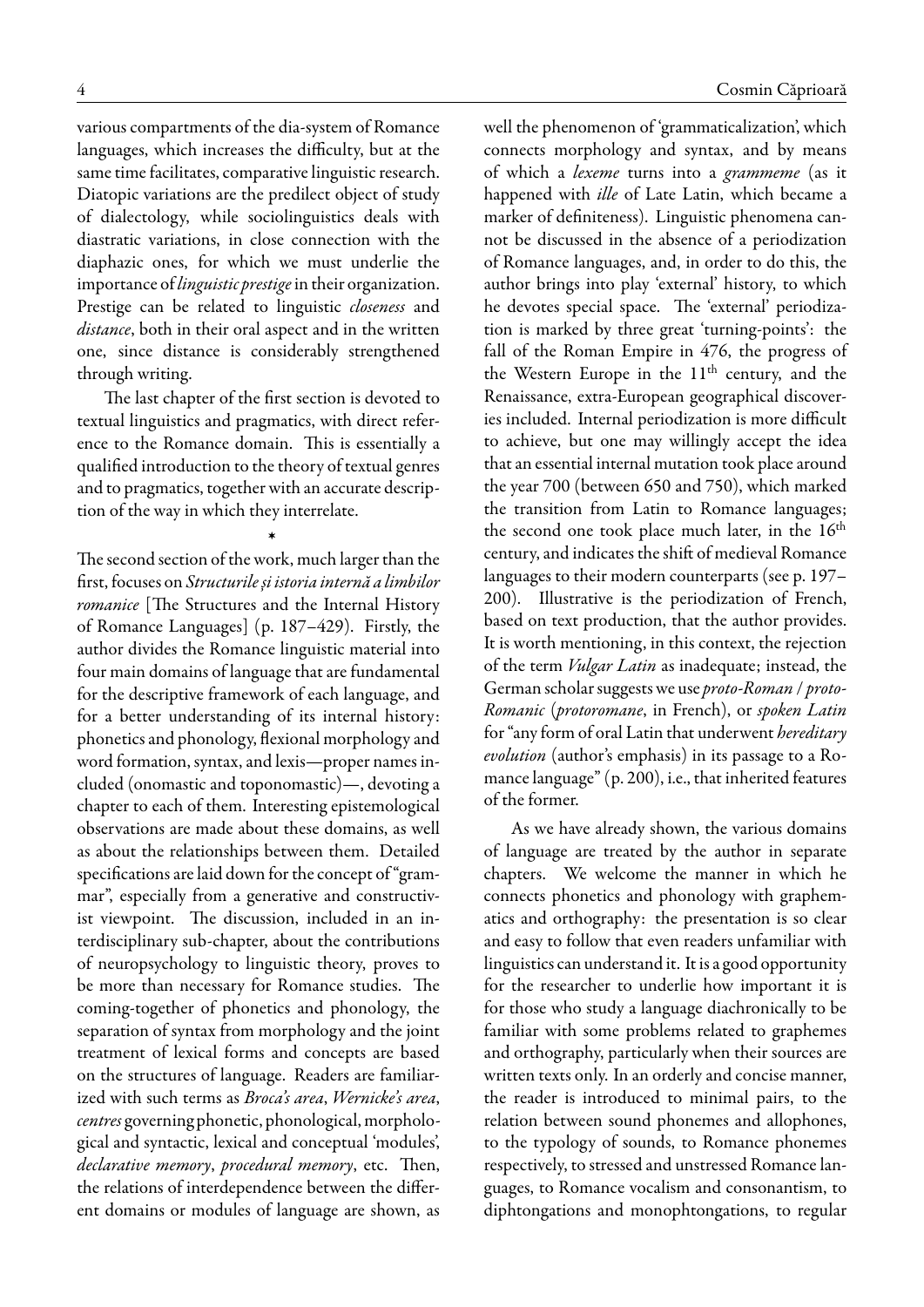and accidental transformations, to the importance of Latinizations and re-Latinizations for Western *Romania*. Also useful is the part dedicated to the types of syllables and the role of prosody in the evolution of Romance languages.

Morphology is presented as a science that studies the "internal structure of words (…), concentrating on flexion and words formation" in particular (p. 253). Naturally, the textbook under discussion accurately defines and describes in detail the main concepts of the field (*lexeme*, *grammeme*, *grammatical form*, *simple lexeme*, *built lexeme*, *phraseme*, *phrase*, etc.). The morphological structure, the German scholar argues, can no longer be reduced to the mere "concatenation of atomic morphemes" (p. 260), that is why more recent approaches are based on *lexeme* and *grammeme*.

As far as morphology is concerned, after dealing with flexion and its main characteristics, with grammatical categories ("morphological and syntactic features") and flexional classes, the author passes on to the practical description of the main transformations that the nominal flexion, the adjective, the pronominal system and, partially, the verbal paradigms (French, Italian and Spanish preserving the present, the imperfect, and the future indicative) underwent during the transition from Latin to the Romance languages. As far as word-formation is concerned, generous space is allotted to derivation (pre-fixation and suffixation) as the chief means of forming new lexical units in the Romance space, to compounding, but also to other means of enriching the vocabulary, such as abbreviations and acronyms, de-locative, blending, and voluntary formal disfigurations (as in *verlang*, from French *à l'envers*). However, some remarks on the terminology used in the textbook may prove useful for its Romanian readers. Thus, by *conversion* the author understands either derivation with a flexional affix (It. *pianta* → It. *piantare*), or regressive derivation (It. *arrivare* → It. *arrivo*); *improper derivation*, also called "zero derivation", is conversion proper (It. *il fare* "the act of doing something"); *gender change* refers to derivation by means of motional suffixes, and *para-synthesis* stands for para-synthetic derivation (p. 290).

The chapter on syntax is rich in details of both an epistemological and a methodological nature that make the transition to the description, from a modern perspective, of the Noun Phrase (NP), of the Verb Phrase (VP), and of clauses in Romance languages. The data on the Verb Phrase substantially complete those from the previous chapter. On page 322, a summary of Latino-Romance transformations of the verbal system is inserted. As regards the Romance clause, the author starts from the premise that, in spite of a common assertive content, the linear forms of expression may be different even within the same language. The rendition of a semantic-pragmatic hierarchy through linear structures (in time, in writing, and in space) can be done in diverse ways. However, the common figuration (distribution) of the component elements, and the grammatical marking impose certain restrictions that diminish the possibilities of expressing assertive content. Four fundamental ensembles for the (diachronic) study of the clause in Romance languages are dealt with: the constituent order (from SOV in Latin to a less rigid SVO in Romance languages), the actantial functions (four actantial functions prove to be more frequent: *agent*, *patient*, *receiver*, and *beneficiary*, followed by others, such as *experient*, *instrumental*, and *locative*, and rarely by such roles as *modal*, *temporal*, and *resultative*), the informational structure (the *theme– rheme* order dominates contemporary Romance languages), and subordination (usually marked conjunctionally and strengthened by the development of writing). A handy summary of the Latino-Romance changes in morphology and syntax appears on p. 350 sqq., followed by a review of the foremost Western grammars.

Lexicology is thoroughly presented in the homonymous chapter. Its fundamentals are precisely defined by the author, as are the various aspects of the semiotic theory (see, for instance, p. 363–367, for *semiotic triangle*, *trapezes*, *pentagon*, and *square*, corresponding to various theories on the nature of the linguistic sign). Next, he analyses the connections between Romance changes and semantic relations in the evolution of Latin lexemes, particularly the role of synecdoche, metonymy, and metaphor, all these subsumed to the need of expressiveness. Modifications due to formal motifs, such as popular etymology or ellipsis, are not forgotten either (It. *borsa di studi* → It. *borsa*). Familiar with inter- and transdisciplinary approaches, M.-D. Glessgen examines semantic change from a historical and anthropological viewpoint (p. 388 sqq.), and historical onomasiology is also not ignored (p. 389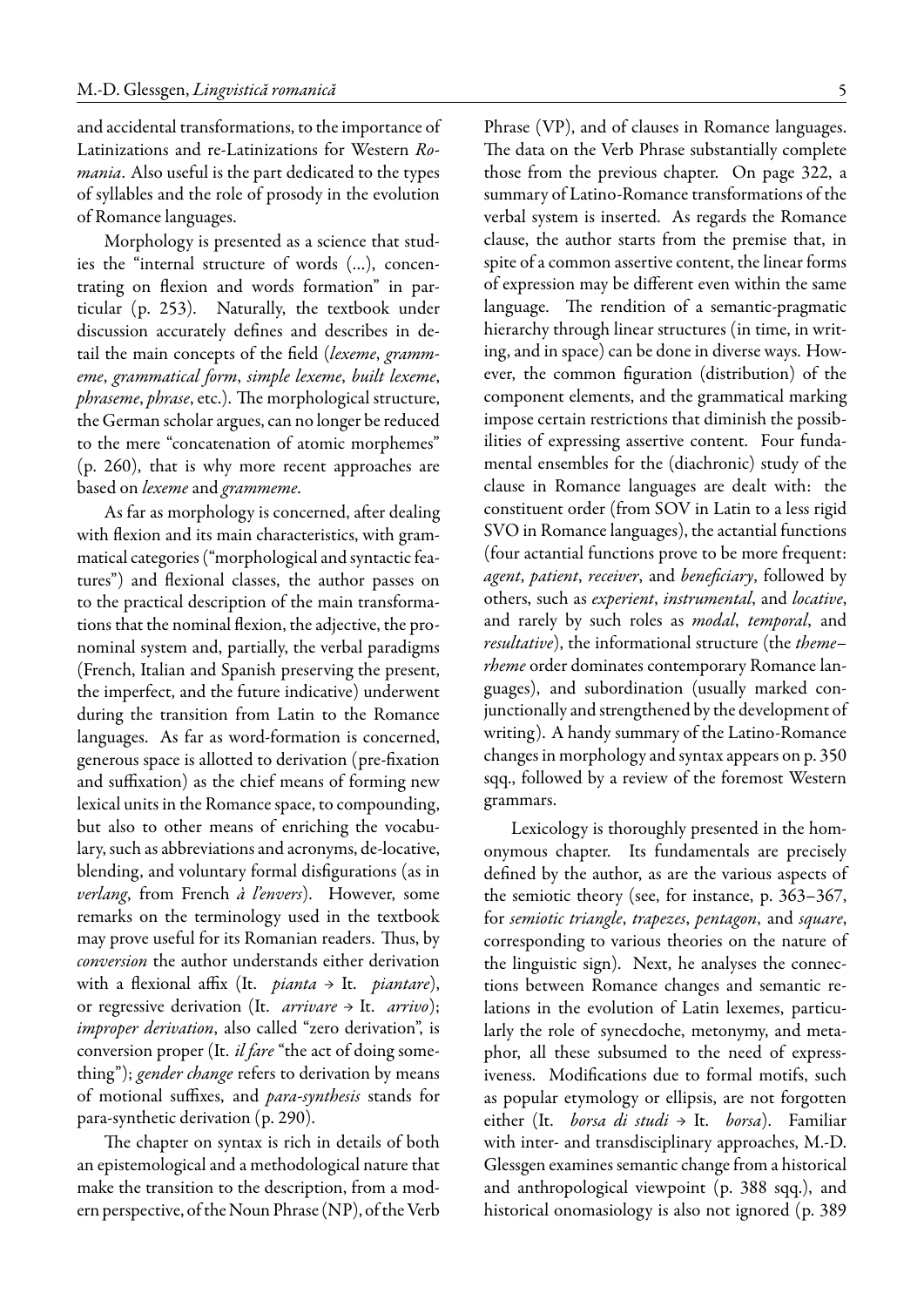sqq.). Phraseology is treated in strong connection with the context, and Romance linguistic borrowings are given the required attention. It will not be an exaggeration to say that the section is practically a small treatise on linguistic borrowings, since it includes extensive data about linguistic contacts from the time of the Roman Empire to later periods, it develops a typology of borrowings, and carefully traces their path and the modifications they underwent in the process, their quantitative importance, the difficulties one has to surmount in order to establish their correct origin, etc. Romance onomastics and de-onomastics rarely figure in textbooks on Romance languages, yet Professor Glessgen also finds room for these in his manual. It is impossible to overstate the enormous heuristic potential of lexicology and etymology for diachronic study: interested readers are introduced to the most useful and recent instruments, to historical and etymological dictionaries of French and other Romance languages. The following are mentioned for Romanian: *Dicționarul etimologic* by Al. Ciorănescu, *Etymologisches Wörterbuch* by S. Pușcariu, and *Rumänisch-deutsches Wörterbuch* by H. Tiktin, re-edited by P. Miron.

The third section deals with *Istoria externă a limbilor și a varietăților romanice* [The External History of Languages and Romance Language Varieties] (p. 431–538). First of all, in the*Introduction*, the author underlies the indissoluble connection between the internal history of a language and the external one, as well as between the societies to which the speakers of a language belong to: "External history is the indispensable counterpart of internal history (…) the two views are interdependent." (p. 433). Historical linguistics finds support in the history of *standard languages*, normally established through writing, in time. The methodological importance of *Romania*'s external history goes beyond Romance studies. Professor Glessgen traces the fragmentation of *Romania*, that is, the passage from Latin to Romance languages, which he places around the year 700, the appearance of writing, and the standardization of Romance languages, which began in the Middle Ages and ended with the emergence of complex linguistic diasystems. Determinant for external isotropy are, in the author's opinion, four factors (in the description of each of the phases in the evolution of Romance languages, he focuses on these in particular), namely,

›

space and demography, linguistic contact, infrastructure and the socio-cultural, political, and economic organization, and last but not least, the culture of writing, linguistic reflection, and the diasystem the last two representing extremely complex factors. Each stage in the evolution of Romance societies is treated in a separate section. The earliest phase, the Roman Age, from the beginnings to the 5<sup>th</sup> century, familiarizes us with the Roman expansion and the complex aspects of the Romanizing process ("Latinization"), through which the new subjects "adapted themselves to Latin, at first as a*language of circulation / interchange* (author's emphasis), then as a language of current communication, and finally as a maternal tongue" (p. 446), with linguistic contact (substrate, adstrate and superstrate) and the role it played in the fragmentation of *Romania*, with a discussion of the causes that led to the regionalization of Latin, an otherwise relatively homogeneous language. The next chapter traces the genesis of *Romania*, that is, the period between the 5<sup>th</sup> and the 10<sup>th</sup> centuries. A number of factors furthered the transition from Latin to Romance languages, the most significant being the fall of the Roman Empire, the disintegration of its infrastructure (roads, administration, schools, jurisdiction) and troubles inside the diasystem, especially the interruption of 'vertical communication' (a term taken over from M. Banniard), i.e., the illiterates were no longer able to understand spoken or written Latin. The critical period, when most of the innovative linguistic particularities restructured into new systems, when linguistic transformations seem to have accelerated, operating on three successive generations, and when orality restructured as a result of the weakening of the old written norms (a factor added by Glessgen), could be the one hundred years period from 650 to 750 (v. RSG art. 51). In any case, about the year 1000, contemporaries were aware of a cleavage between the "*erudite language*, written and spoken in narrow circles (and used in public, on formal occasions), and the maternal, daily, almost exclusively spoken *communication language* (author's emphasis)" (p. 455). In fact, in writing, three different types of "linguistic elaboration" were used, namely "Standard or Normed Latin, Rustic Latin, and Romance" (p. 470), a situation which could be termed as a conscious triglossia. As regards the new geography of the Romance space, Romania benefits from a well-balanced treatment (p. 458–460)—due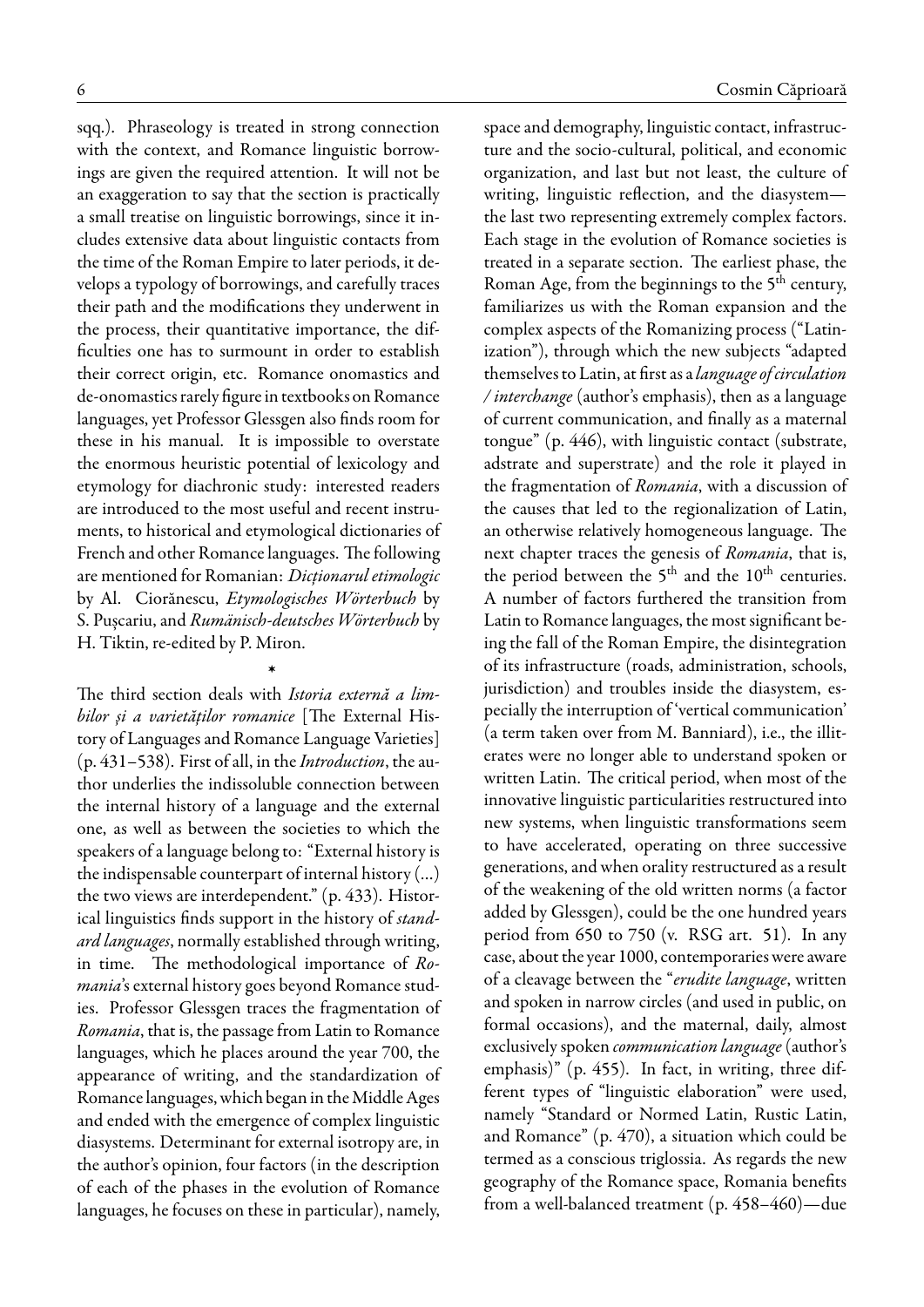perhaps to the articles published in RSG by such reputed scholars as I. Fischer and St. Dumistrăcel (see the considerations, worthy of attention, in the *Foreword*, on the treatment of the Romanian language in the textbook, p. 17–20)—, which serves as a valuable counterexample to the contiguous space of Central and Western *Romania*, since it is the only isolated Romance language, it is spoken by an Orthodox population, and underwent direct Slavonic influence.

In the next chapter, *Romania în Evul Mediu timpuriu (secolele al XI-lea – al XV-lea)* [*Romania* in the Middle Ages  $(11<sup>th</sup>$  to  $15<sup>th</sup>$  centuries)], readers are introduced to the Iberian Reconquista, the setting up of *Galo-Romania* and the Norman conquest of England. Copious references to the crusades and the Venetian domination over Dalmatia, to the role Italian and Iberian merchants played throughout the Mediterranean and the Atlantic space round up the picture. It was an age characterized by stability, fluctuations within the constituted spaces, with the Church playing a decisive role in the development of society and of the culture of writing. It was an "age of progress for Romance languages, when their European territorial bases were laid and it was also the time of the first 'elaboration', under the ægis of Latin, of course. (…) It was the age of non-dogmatic and weakly conflictual *plurilinguism* (author's emphasis), based on the spoken and written regional varieties" (p. 498). Chapter 3.5 focuses on *Epoca modernă (1500 – sfârșitul secolului al XIX-lea)* [The Modern Age (1500 – end of the 19<sup>th</sup> century)], when "*Standard Romance Languages* (author's emphasis)" (p. 499) and the so-called 'proof languages' emerged. The period also saw the development of writing, stimulated by the invention of the printing press. It was a time when reflection on language flourished, linguistic legislation appeared, and academies were established, and when the Romanian language underwent partial elaboration. *Epoca contemporană (1880–2000)* [The Contemporary Age (1880– 2000)] is the topic of the next chapter. This time, the problem the Romanist faces is the abundance of sources. The state power – state territory – national language triad was set up during this period. At that moment, the cohesion of standard languages increased (even if it actually involved *pluri-ethnical standardizations*, confronted with many *centrifugal tendencies* – p. 529), when the regional variants of alloglot languages disappeared, and the "linguistics of the layman" developed, as well as some popular varieties, such as *youth or marginal / suburbs language*. In the last chapter, the author analyses the contributions to the discipline of external history: it is, in fact, a summary of the conclusions of the third part.

›

The fourth part, entitled *Elemente de metodologie și de practică a cercetării*[Elements ofMethodology and Research Practice] (p. 539–623), opens with a review of the main methodological domains, aimed at those who want to engage in linguistic research. The author then focuses on two great topics: philology, as an essential branch of linguistics, and the history of the discipline. In a preamble, the linguist expresses his regret that in the first edition of the textbook, given the narrow printing space and the complexity of the phenomena, he had not been able to deal, as intended, with the problem of oral sources for *Romania*.

The approach to philology is equally intricate. A classification of genres is made according to the great synthetic works, written sources are organized and described, the main modalities of material encoding and the transmission of old texts are presented (support, types of writing, prints), the theory and practice of editing texts—old texts in particular are adequately described, as well as the connection between the editing process and the linguistic study. Those who have advanced IT competences may benefit from the author's introduction to corpus linguistics, where they are acquainted with defining and coding textual data, with linguistic programming and analysis, and with reference databases.

The history of the discipline begins, in fact, with a history of linguistics and of the quality of the 'linguist'. It continues with the historical-comparative paradigm that was the dominant approach for more than a century, and ends with the modern one, which governed the former half of the 20<sup>th</sup> century, in particular. Professor Glessgen's book gives us a panoramic view of various linguistic disciplines, and introduces us to the founding works and personalities. As I. Iordan rightly observed in his *Lingvistica romanică. Evoluție, curente, metode* [Romance Linguistics. Evolution, Trends, Methods], one can notice that Romance linguistics played a major role in the emergence and development of other linguistic discip